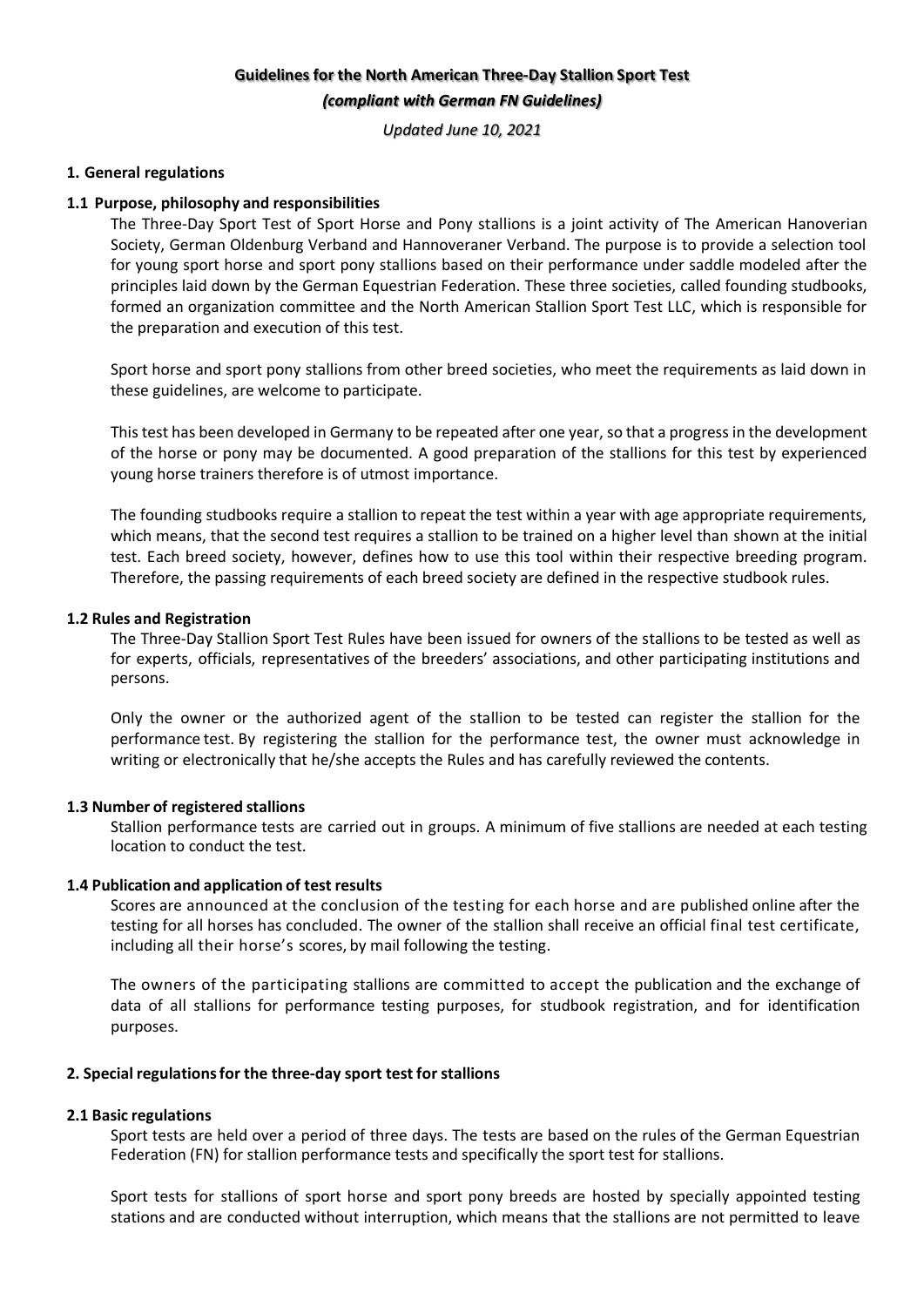the premises of the testing station during the test. If a stallion is removed from the testing venue temporarily or completely for training/exercising purposes outside specified training times and locations, he shall be immediately disqualified from the test.

Only the official testing Veterinarian is allowed to evaluate or treat a stallion while it is present at the sport test.

The regulations of the corresponding testing station must be strictly observed. Non-compliancewill result in immediate disqualification.

## **2. 2. Admission requirements**

Eligible stallions must be four-, five- or six-year-olds and must be registered with a sport horse or sport pony registry. For the year of 2021 and 2022 only, seven-year old stallions are also allowed to participate. Eligible stallions must have been accepted at a licensing by at least one sport horse registry or be registered to attend a licensing before or during the Sport Test, prior to acceptance in the testing. Unless otherwise specified in the individual studbook stipulations, official age of all other horses shall be January 1 of the year of birth.

Only those stallionsthat are appropriately registered, age-appropriately trained and fit, and are familiar with the test components may participate in the test. The stallions need to meet the criteria regarding constitution, fitness, well-being, health and composure.

NASST and the stallion test site host(s) shall have the right to refuse participation at the test site(s) by any person or any stallion.

All health documents referred to in section 2.6.1 must be submitted prior to arrival at the testing site; they are a requirement for the stallion to participate in the testing.

Stallions are NOT accepted to participate at the stallion performance if:

- they were treated with drugs or other prohibited pharmaceuticals; **OR**
- they were exposed to forbidden methods or procedures to influence performances, capabilities or work ethic or any other kind of manipulation; **OR**
- they were positively tested by the breeders' association or an equestrian federation for drugs or any other prohibited method or procedure to influence performances within three months before being presented at the stallion performance test (in case of anabolic drugs 12 months).

All stallions are subject to random drug screening at any time during, or while on grounds for, the Stallion Sport Test. FEI Drug Rules and Regulations and treatment guidelines will be followed.

## **2.3 Registration**

Information on the sport test, including registration forms, can be found at www.stallionsporttest.com or by contacting the North American Stallion Sport Test LLC, c/o 1089 Nesbitt Rd. Colora, MD 21917 or calling 410- 658-9898.

The stallions must be registered by the published deadlines.

## **2.4 Fees**

The applicant shall settle registration fees with the North American Stallion Sport Test LLC upon registration. Stabling fees will be paid directly to the host facility at which they are enrolled.

The registration fee shall be refunded only if the test cannot be held due to an insufficient number of registrations or if 'Forces of Nature' require cancellation of the testing. Stallions that are enrolled but cancel prior to the start of the testing are refunded minus the current cancellation fee agreed to on their Enrollment Form. There are no refunds for stallions that cancel after the start of the test or that cannot complete the testing due to any reason.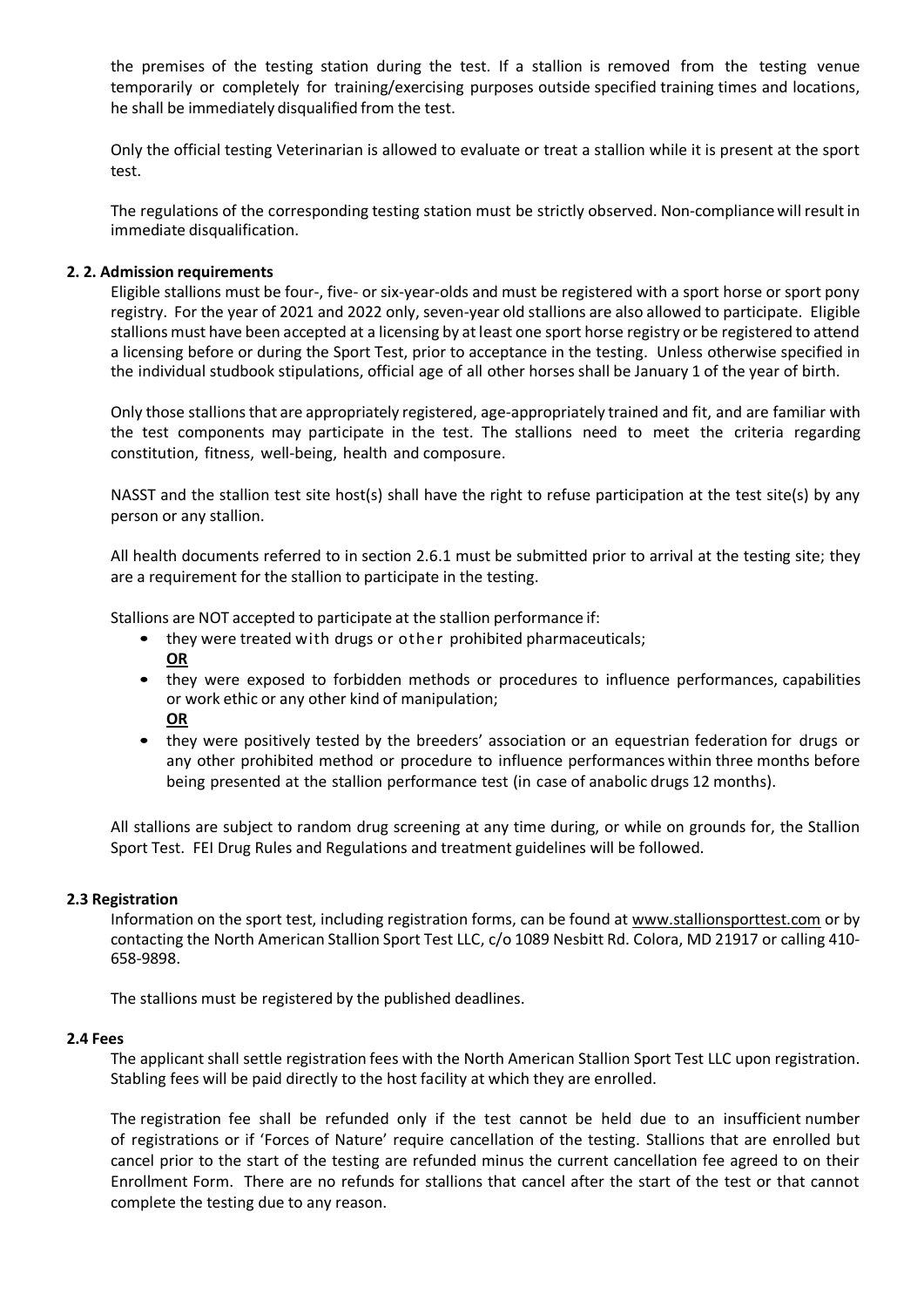# **2.5 Delivery of stallions**

Arrival of stallions at the testing site(s) must comply with the published schedule.

# **2.5.1 Documents to be presented**

The following documents must be presented to the NASST office for each stallion, within the two weeks prior to the start of the testing unless an alternate time is listed:

- identity of stallion via copy of registration papers or breed registry passport (submitted with Enrollment Form);
- confirmation of licensing with an approved sport horse or sport pony registry, or proof of enrollment in a licensing with a registry prior to or at the stallion testing (submitted with Enrollment Form);
- Copy of a Negative Coggins (EIA) test dated within 12 months of the conclusion of the testing;
- Current Veterinary Health Certificate;
	- $\Box$  For stallions coming from states that have had Vesticular Stomatitis outbreaks in the past, the following statement must be included: *"I have examined all the animals identified on this certificate within 72 hours of shipment date and found them to be free from signs of Vesicular Stomatitis (VS). During the last thirty (30) days, these animals have not been exposed to VS nor located on a VS confirmed or a VS suspected premises."* (CA site only)
- $\circ$  Proof of Flu/Rhino Vaccination within 180 days (but not within 7 days) of the testing dates;
- o Documentation of Negative Equine Viral Arteritis (EVA) Testing via blood draw required within 30 days of the start of the testing or, if a stallion is vaccinated for EVA, then proof of the initial negative testing and subsequent annual vaccinations is required. Stallions that are sero-positive and do not have a complete record of initial negative testing and annual vaccinations must have semen tested to prove non-shedder status within 30-days of the start of the testing.

The following documents must be presented for each stallion upon delivery:

- identity of stallion via original registration papers or breed registry passport;
- Copies of all required medical requirements noted above

## **2.5.2 Control of veterinarian standards**

Every stallion shall be examined upon arrival by the Quality Management Commission according to veterinarian standards. The stallion shall be examined while standing, in the walk and in the trot in-hand. All stallions attending the testing are committed to the FEI drug, medication, and treatment standards and are subject to random drug screening.

## **2.6 Veterinary care and control, Quality Management Commission (QM-Commission), farrier**

To guarantee veterinary care, an equine-specialist veterinarian must be on call throughout the entire competition dates, including during the night.

The Quality Management Commission (QM-Commission) shall control and record health, capability and suitability of all stallions for the testing round.

The organization committee shall appoint the QM-Commission for each testing round, composed of

- a representative of the organizer (Quality Commissioner);
- the testing site veterinarian

If necessary, the North American Stallion Sport Test LLC shall be entitled to also appoint as additional members of the QM-Commission

- The experts,
- A representative of the breeding associations involved,
- Another veterinarian

The QM-Commission will be responsible for

- The veterinary check upon arrival of the stallions;
- The veterinary check after having completed the final test and before leaving the testing station.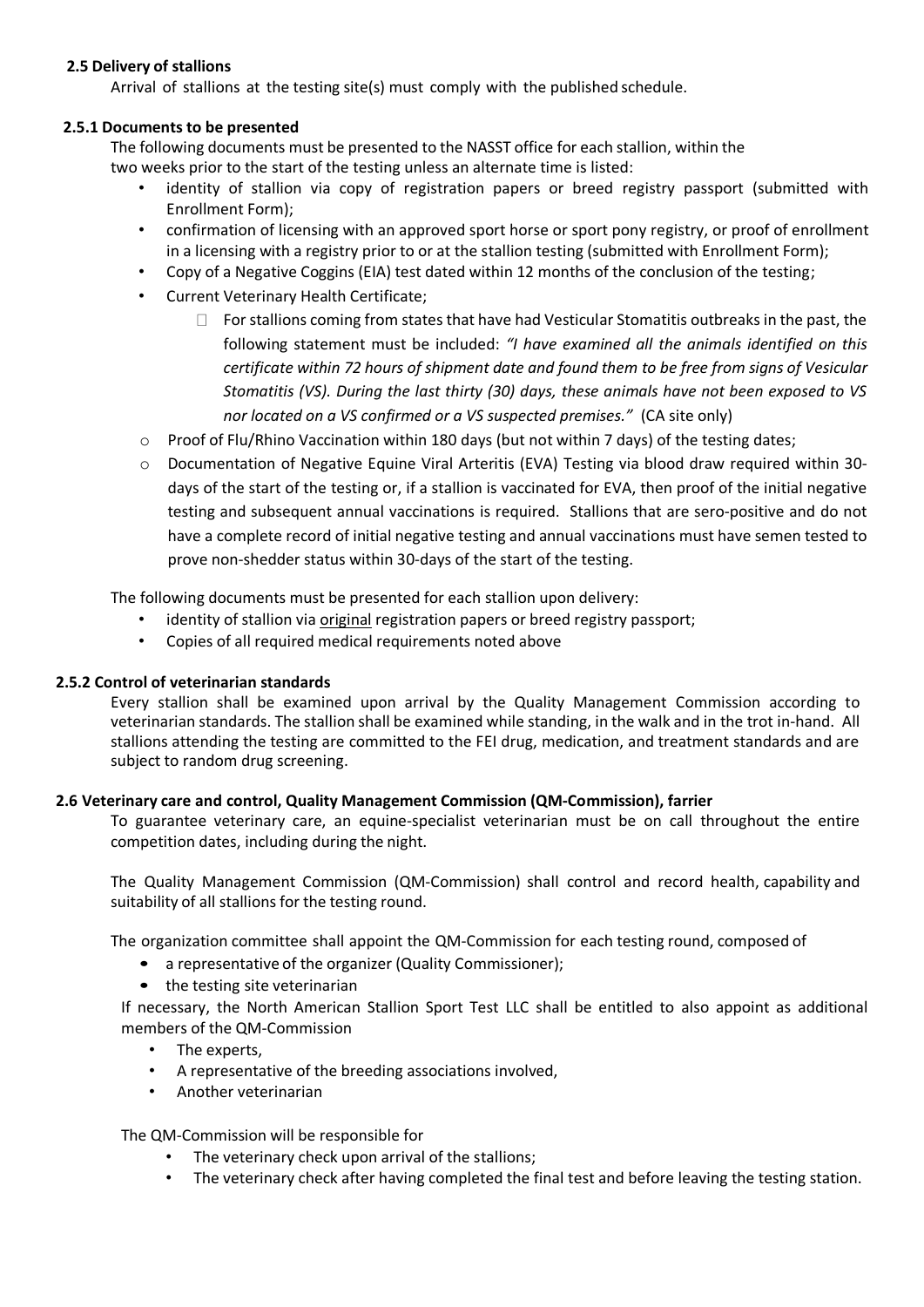The results of the checks are recorded in a delivery report and in an inspection and examination report as outlined in the sample according to the German FN rules.

A farrier has to be on call during the whole course of the testing.

#### **2.7 Quality-Commissioner and experts**

The organization committee as defined in 1.1 is responsible for the execution of the sport test. The Quality Commissioner is its legal representative for the time of the testing.

The following experts are also involved in the execution of the sport tests:

- two judges (per discipline),
- one expert (per discipline),
- one test rider (per discipline),
- one station veterinarian, as well as,
- one or more stewards

Judges and test riders will be approved by the German FN and the North American Stallion Sport Test LLC organizing committee.

The experts shall be responsible to avoid any suspicion of partiality (for example relatives, breeders, owners, trainers, employer-employee relation, economic relationship).

All persons mentioned below have to maintain confidentiality about the preliminary results of the evaluations.

#### **2.8 Behavior at the sport tests**

All participants (applicants, stallion keepers, owners, breeders, riders) are requested to show fair sport composure throughout the testing process.

#### **2.9 Composition of Evaluation Commission**

The Evaluation Commission for each discipline is made up of two judges, complemented by one discipline expert and a test rider. They agree on a common assessment of all features on all days of the test.

A steward will attend the complete sport stallion training and testing period and supervise the warm-up area and training as well as the stable area.

The members of the Evaluation Commission shall decide together with the Quality Commissioner and, if required, with the Steward about possible non-admissions or disqualifications as laid down under the rules. The attending station veterinarian will be included in the decision in case of veterinary reasons.

## **2.10 Evaluation guidelines**

The test standards are evaluated by awarding scores on a scale from 1 to 10; awarding decimals is permitted:

10 = excellent 9 = very good  $8 = good$ 7 = fairly good 6 = satisfactory 5 = sufficient 4 = insufficient  $3 =$  fairly bad  $2 = bad$  $1 =$  very bad

The commission of experts decides in a joint judging procedure on the final result.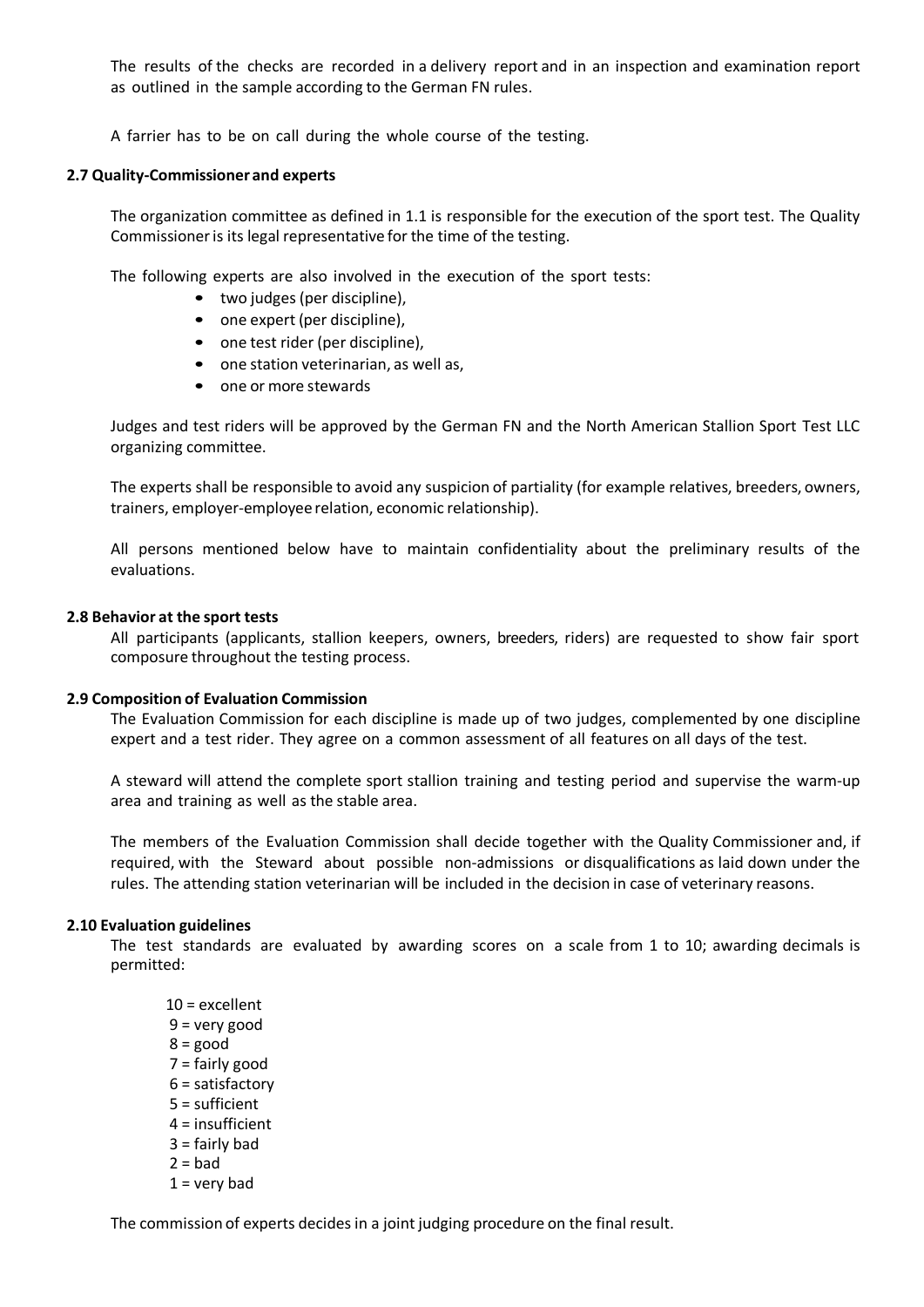When assessing jumping abilities, mistakes at jumps and disobedience shall not be judged, however, it shall influence the final result. The dressage assessment for the dressage stallions shall not include leaving the arena or disobedience; however, it shall also have influence on the final result. Going off course under the own rider shall not count for the final result.

The stallion's suitability with view to improving the population or the breed predominates the decision on the final result, independent from the properties to assess the external conformation.

# **2.11 Non-admission and exclusion from the test**

The Evaluation Commission of the corresponding test shall decide on non-admission and disqualification together with the Quality Commissioner and, if necessary, the steward and the responsible veterinarian. In addition, the stallion test site host(s) shall have the right to refuse participation at the test site(s) by any person or any stallion.

# **2.11.1 Non-admission**

A stallion is not eligible for the test if

- the admission requirements as stipulated above have not been fulfilled;
- the stallion arrives later than within the period of time stipulated;
- the vaccination and health regulations have not been fulfilled;
- the exhibitor fails to present the required documents upon delivery.

The Quality Commission decides whether a stallion is not eligible.

## **2.11.2. Exclusion**

A stallion shall be excluded from the performance test if

- the stallion was diagnosed with health or constitution issues or lack in condition,
- proof about a prohibited medication or manipulation is apparent,
- the stallion's behavior is dangerous for the staff responsible, for himself or other stallions participating at the test,
- the stallion is temporarily or constantly removed from the testing station during the sport test, if semen is taken, or if he is used for breeding purposes,
- an infringement of the valid stable rules as regards the stallion was committed,
- proof of an infringement of the provisions of the rules as regards the stallion becomes apparent,
- it is obvious, that the stallion will not be able to cope with the requirements of the test due to lack of training.

## **2.12 Medication control, exclusion of stallions**

The vet responsible for the stallion performance test in co-operation with the Evaluation Commission, the quality-commissioner and, if necessary the steward, are entitled to take drug tests during the stallion performance test at any time. Standard tests are taken during each sport test.

If the results show positive evidence of unlawful medication or manipulation, the stallion has to be excluded from the test with immediate effect. If the results are only apparent after the stallion has completed the test, the test result will be annulled; an already issued test certificate has to be cancelled, to be collected and the corresponding studbook registration has to be withdrawn.

## **3. Sport performance test forstallions – Focus Dressage**

# **3.1 Schedule of the testing round and evaluated features**

The test is designed for four- to six-year-old licensed stallions. All stallions will be assessed according to age-appropriate performance levels. The requirements are scaled as follows:

• 4-year old sport horse stallions:

Testing and assessment of stallions is modeled on the requirements of a USEF Four-Year Test dressage competition. The stallions are shown in a standard exercise.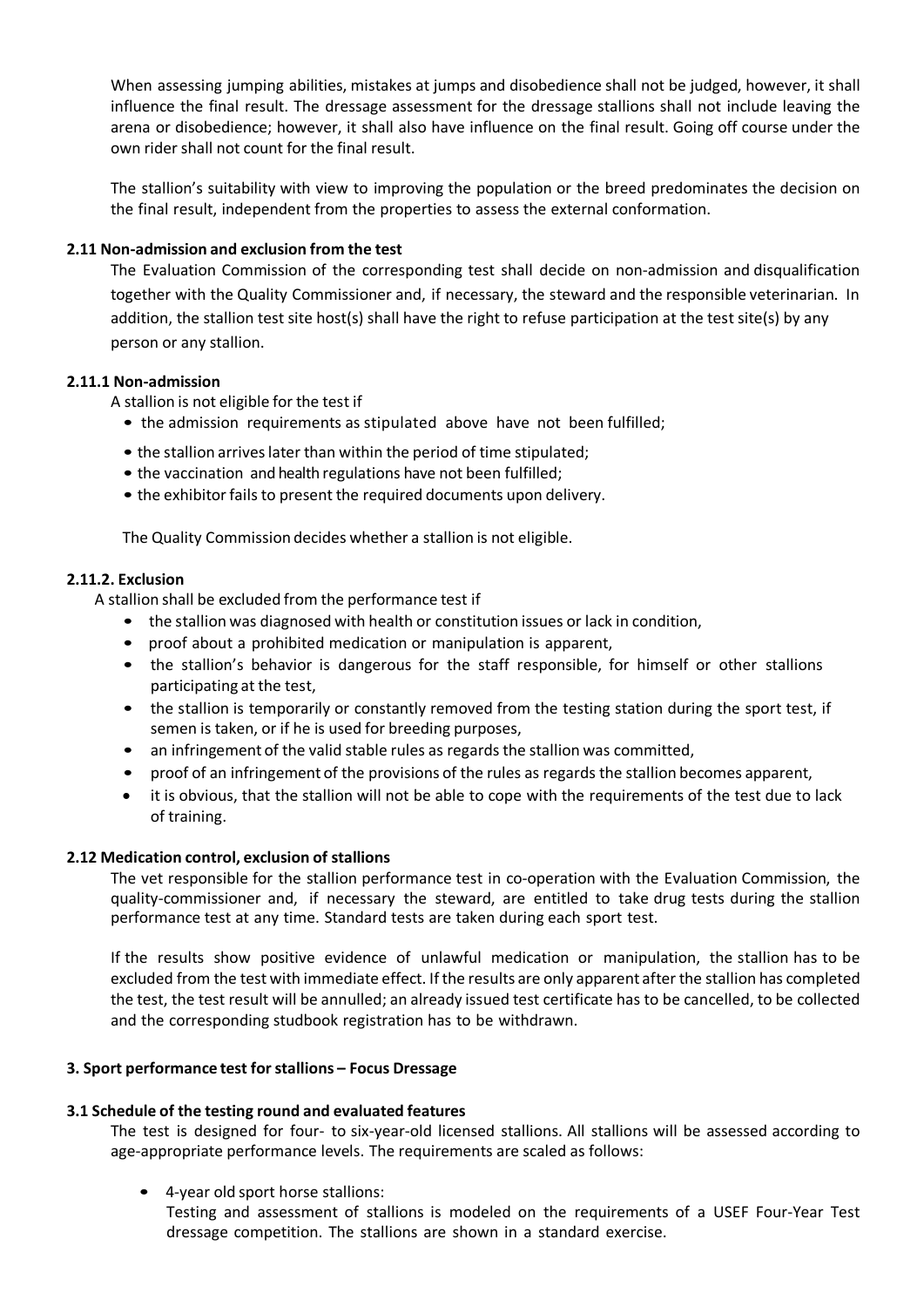- 5-year old sport horse stallions: Testing and assessment of stallions is modeled on the requirements of an FEI Five-Year Old dressage competition. The stallions are shown in a standard exercise.
- 6-year old sport horse stallions: Testing and assessment of stallions is modeled on the requirements of an FEI Six-Year Old dressage competition. The stallions are shown in a standard exercise.
- 7-year old sport horse stallions: **(offered in 2021 & 2022 only)** Testing and assessmentof stallionsis modeled on the requirements of an FEI Seven-Year Old dressage competition. The stallions are shown in a standard exercise.

The Evaluation Commission gains repeatedly information and impressions about the stallions, focused on dressage, during the whole testing period for the following features:

- Trot
- Canter
- Walk
- Rideability
- Overall impression

The three-day sport test is composed as follows:

- Day Prior to Testing: Arrival Horses arrive at facility.
- Day 1: Vet Check & Observed Training

Inspection of suitability for competition (vet-check) and stabling of the stallions. Appropriate training of the stallion in accordance with a specified time schedule in the warm-up arena under the own rider and under supervision of the steward, judges, discipline experts, and guest rider.

• Day 2: Training and sport test under the own rider

Appropriate training of the stallion in accordance with a specified time schedule in the warm-up arena under the own rider and under supervision of the steward and a judge.

Then specified, time limited training of stallions in the testing arena (max. 15 minutes per stallion) in a group of up to four stallions, attended by the Evaluation Commission.

In the afternoon, presentation of stallions by the own rider in a standard exercise (ageequivalent test) with the option to repeat the exercises upon instruction and evaluation of the Evaluation Commission.

• Day 3: Test rider inspection

Warm-up in the warm-up arena under the own rider and under the supervision of the steward. Short presentation of the stallion by the own rider in the testing arena, immediately followed by the test rider inspection.

Test rider inspection per stallion will be individually different when it comes to duration and intensity. The test rider will be in close consultation with the Evaluation Commission who will accompany the test by comments.

## **3.2 Equipment of horse and rider**

Equipment of horse and rider has to comply with the principles of equitation and the principles of accident prevention and animal protection.

## Equipment rider:

An ASTM/SEI certified riding helmet is compulsory for all riders during training and all parts of the test.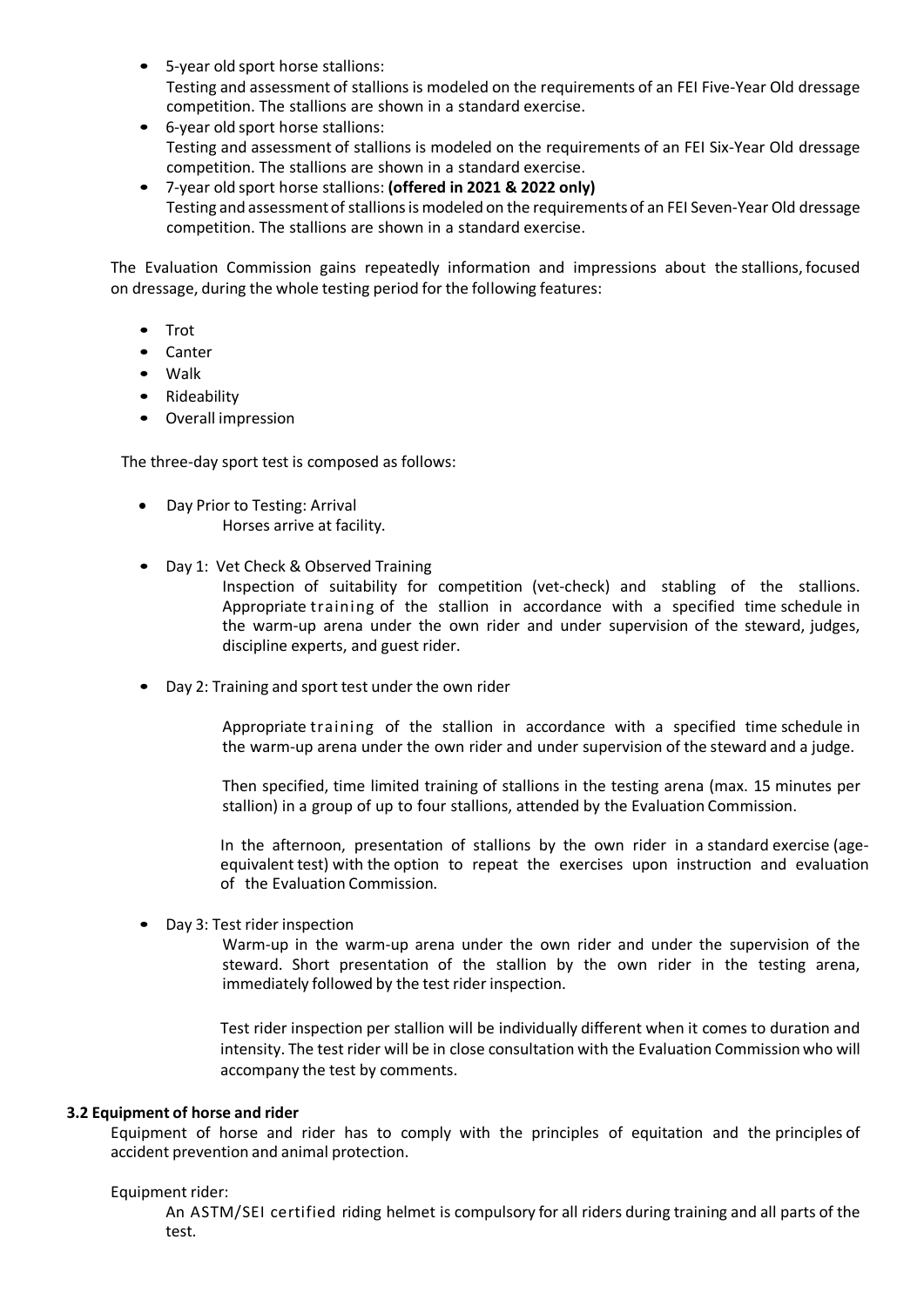The following accessories are permissible:

- A pair of spurs (max. length of the shank 4.5 cm [including a smooth rowel]) that do not cause any sharp injuries during normal use. The spur has to be buckled in such manner that the shank points horizontally or downwards.
- A whip: A whip with a length of max. 120 cm *(including lash)* for all other training and test sessions.

## Equipment horse:

Equipment for leg protection is permitted during the training on the first and second day of the test. Leg protection is not permitted during the competition judging on Day 2. Leg protection is permitted on Day 3. Allowed leg protection includes bandages, boots, bell boots and pastern rings. Magnets, weights, or any sorted of weighted boot or bandage are not allowed. The equipment to protect the legs must not exceed the permissible maximum weight of 500 g per leg. Shoes (with or without cuffs) that are attached with nails or glue, or wraps that do not extend past the hair line of the hoof are permitted.

Each stallion must wear the assigned bridle numbers any time he is out of his stall. Numbers must be worn on both the right and left sides of either the halter, bridle, or saddle pad.

USEF Rules for allowable snaffle bridles and bits per the USEF Dressage Rulebook will apply.

# **3.3 Evaluation of features and determination of results**

During the sport performance test for stallions focused on Dressage, one weighted final dressage score will be calculated. When determining the weighted final score for every stallion, the score awarded during the individual stages of the test and for the individual features will be weighted as follows:

| <b>Features</b>           | Weighted<br>final dressage score<br>(in %) |
|---------------------------|--------------------------------------------|
| <b>Trot</b>               | 20,0                                       |
| Canter                    | 20,0                                       |
| <b>Walk</b>               | 20,0                                       |
| Rideability               | 30,0                                       |
| <b>Overall impression</b> | 10,0                                       |
| Sum weighting factor      | 100,00                                     |

If a stallion must be withdrawn before he has fully completed all parts of the test, no final result can be determined. If the test is not completed on applicant's request, no final result will be determined either.

Scores are announced at the conclusion of the testing for each horse. Furthermore, comments will be given for each stallion after having completed the last part of the test, highlighting his performances during the entire sport test. Scores are published online after the testing for all horses has concluded. The owner of the stallion shall receive an official final test certificate including all their horse's scores, by mail following the testing.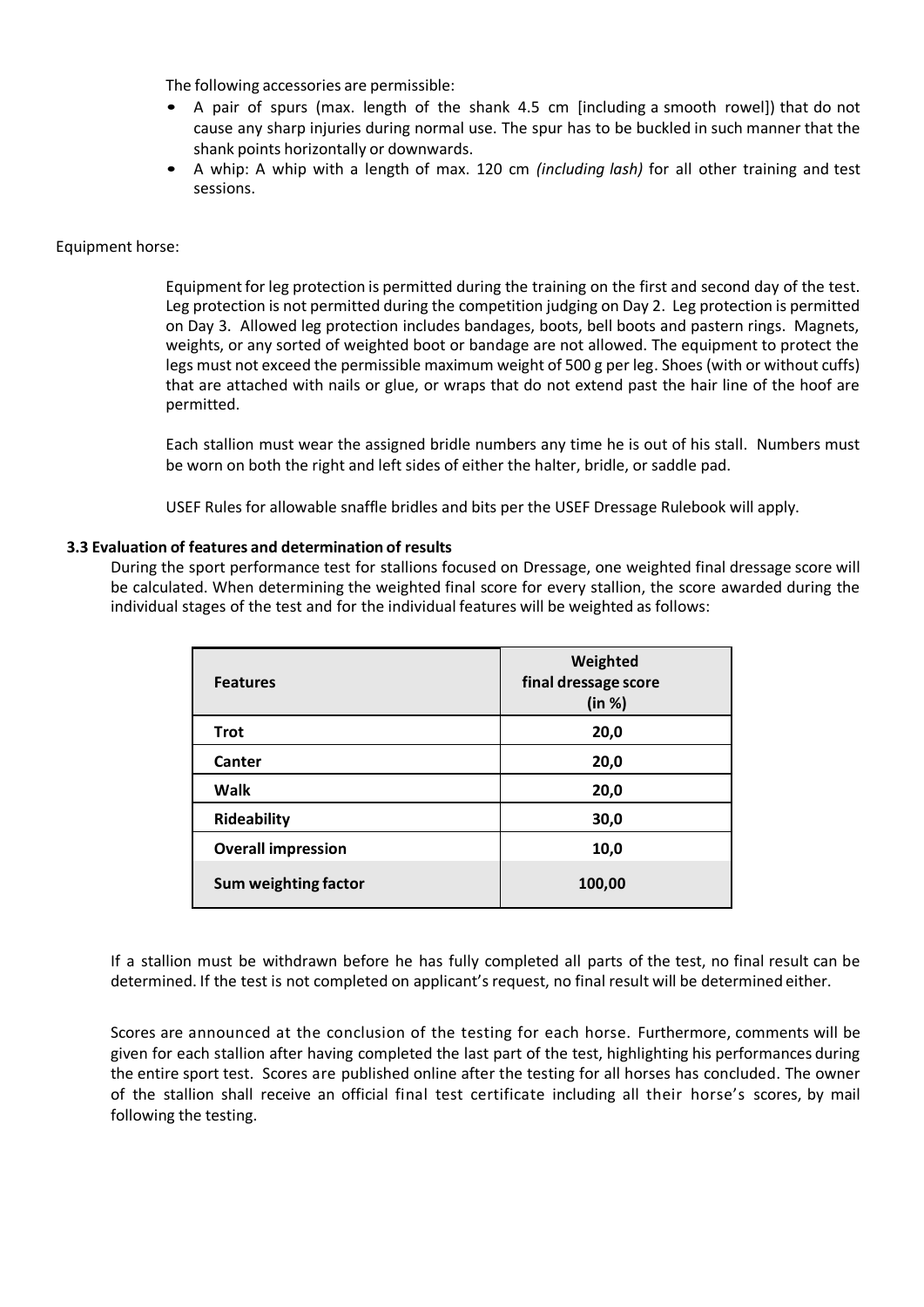# **4. Sport performance test forstallions – Focus Show Jumping**

## **4.1 Schedule of the testing round and evaluated features**

The test is designed for four- to six-year-old licensed stallions. All stallions will be assessed according to age-appropriate performance levels. The requirements are scaled as follows:

- 4-year old sport horse stallions: Testing and assessment of stallions is modeled on the requirements of a novice level young jumper horse class (height up to 1.00m). The stallions are shown in a standard show jumping course. (available on the www.stallionsporttest.com website)
- 5-year old sport horse stallions: Testing and assessment of stallions is modeled on the requirements of an elementary young jumper horse class (height up to 1.10m). The stallions are shown in a standard show jumping course. (available on the www.stallionsporttest.com website)
- 6-year old sport horse stallions: Testing and assessment of stallions is modeled on the requirements of a medium level young jumper horse class (height up to 1.20m). The stallions are shown in a standard show jumping course. (available on the www.stallionsporttest.com website)
- 7-year old sport horse stallions: **(offered in 2021 & 2022 only)** Testing and assessment of stallions is modeled on the requirements of a medium level young jumper horse class (height up to 1.30m). The stallions are shown in a standard show jumping course. (available on the www.stallionsporttest.com website)

The Evaluation Commission gains repeated information and impressions about the stallions, focused on show jumping, during the whole testing period for the following features:

- Canter
- Scope
- Style
- Rideability
- Overall impression

The three-day sport test is composed as follows:

- Day Prior to Testing: Arrival Horses arrive at facility.
- Day 1: Vet Check & Observed Training

Arrival and inspection of suitability for competition (vet-check) and stabling of the stallions as well as free training in the warm-up and testing arenas under the own rider (basic gaits, without jumps) and undersupervision of the steward, judges, discipline experts, and guest rider.

• Day 2: Training and sport test under the own rider

Appropriate training of the stallion in accordance with a specified time schedule in the warm-up arena under the own rider (without jumps) and under supervision of the steward and a judge.

Then specified, time limited training of stallions in the testing arena (max. 15 minutes per stallion) in a group of up to four stallions, attended by the Evaluation Commission.

Showing the stallions the corresponding standard course and jumping 2 to 3 obstacles (upright and oxer), specified by the Evaluation Commission, in appropriate relation to the stallion's age and performance capacity free of choice, is permitted.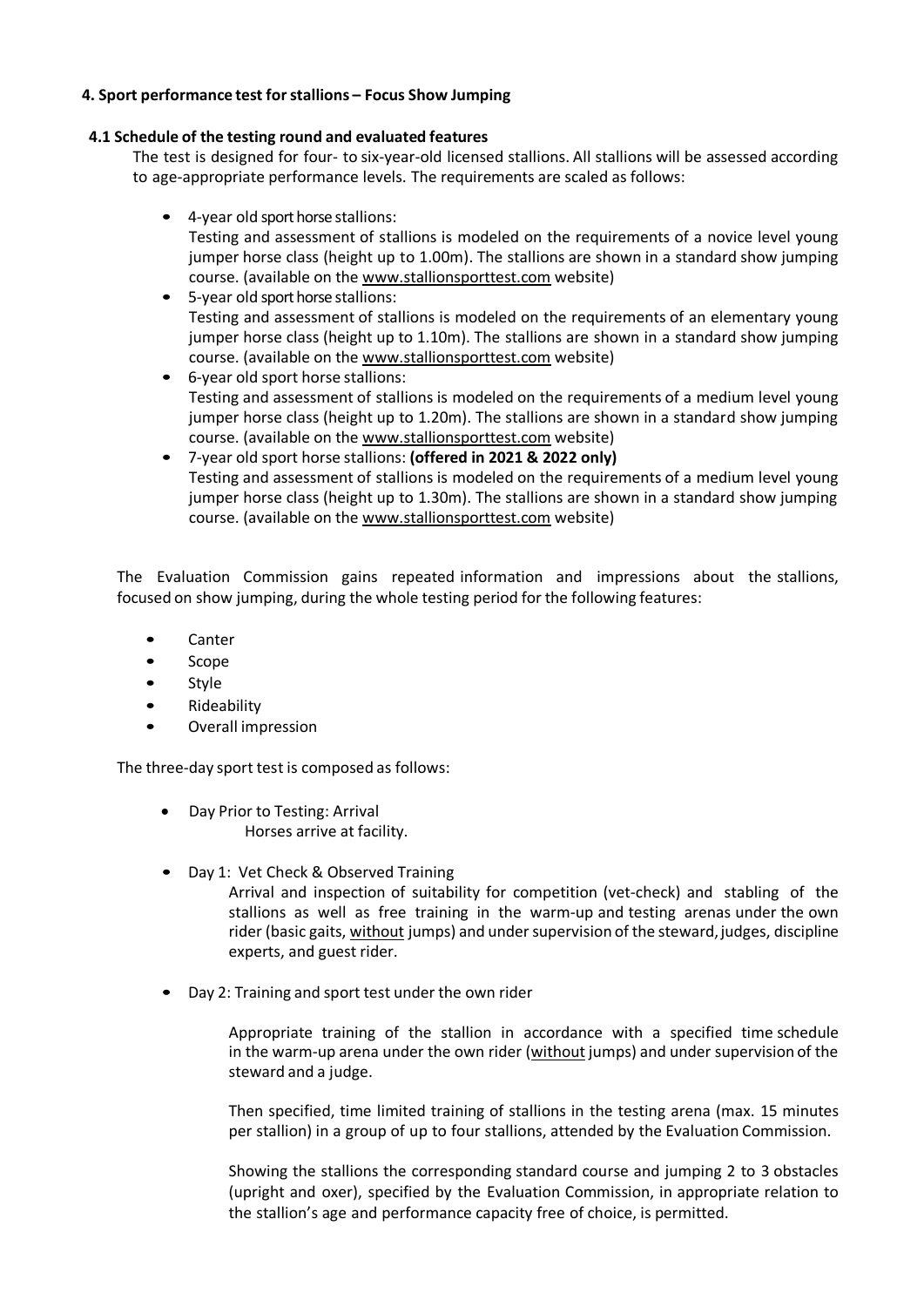In the afternoon presentation of stallions by the own rider in a standard jumper course (age-equivalent course heights).

Warm up of stallions in the warm-up arena over the fences under the supervision of a steward is permitted.

Jumping two determined obstacles (upright and oxer) before the start of the test in the testing arena is permitted, too. After having completed the standard course, it is up to the Evaluation Commission to decide whether to repeat jumps or to increase the height of jumps age-appropriately.

• Day 3: Test rider inspection

Warm-up in the warm-up arena under the own rider (without jumps) and under the supervision of the steward. Short free presentation of the stallion by the own rider in the testing arena including jumping two specified obstacles (upright and oxer). The stallion will then be tested by the test rider in a standard jumper course

Test rider inspection per stallion will be individually different when it comes to duration and intensity. The test rider will be in close consultation with the Evaluation Commission who will accompany the test by comments.

#### **4.2 Equipment of horse and rider**

Equipment of horse and rider has to comply with the principles of equitation and the principles of accident prevention and animal protection.

#### Equipment rider:

An ASTM/SEI certified riding helmet is compulsory for all riders during training and all parts of the test.

The following accessories are permissible:

- A pair of spurs (max. length of the shank 4.5 cm [including a smooth rowel]) that do not cause any sharp injuries during normal use. The spur has to be buckled in such manner that the shank points horizontally or downwards.
- A whip with a max. length of 75 cm (incl. lash) is permitted during the test. A whip with a max. length of 120 cm (incl. lash) is permitted for the dressage work in the warm-up arena.

#### Equipment horse:

Equipment for leg protection is allowed for all parts of the competition. Allowed leg protection includes: Front Legs: bandages, boots, bell boots and pastern rings. Hind Legs: only ankle boots are allowed with a smooth inner structure (without bulging, without fur etc). Boots must have a single or double-opposite Velcro fastener with at least 5 cm width (no straps or buckles etc.). Length of the hard shell ankle boots is a maximum of 16 cm. The ankle boot shell must be completely closed and fit all the way around the pastern. Magnets, weights, or any sorted of weighted boot or bandage are not allowed. The equipment to protect the legs must not exceed the permissible maximum weight of 500 g per leg. Shoes (with or without cuffs) that are attached with nails or glue, or wraps that do not extend past the hair line of the hoof are permitted.

Each stallion must wear the assigned bridle numbers any time he is out of his stall. Numbers must be worn on both the right and left sides of either the halter, bridle, or saddle pad. Each stallion must wear an English bridle. Allowable nosebands include dropped noseband, regular 'French' noseband, regular noseband with a flash attachment, or a Figure-8 noseband. A running martingale is allowed but may not be fixed. Standing martingales are not allowed. Allowable bits include single or double-jointed snaffles, mullen mouth, pelhams, or the pessoa bit.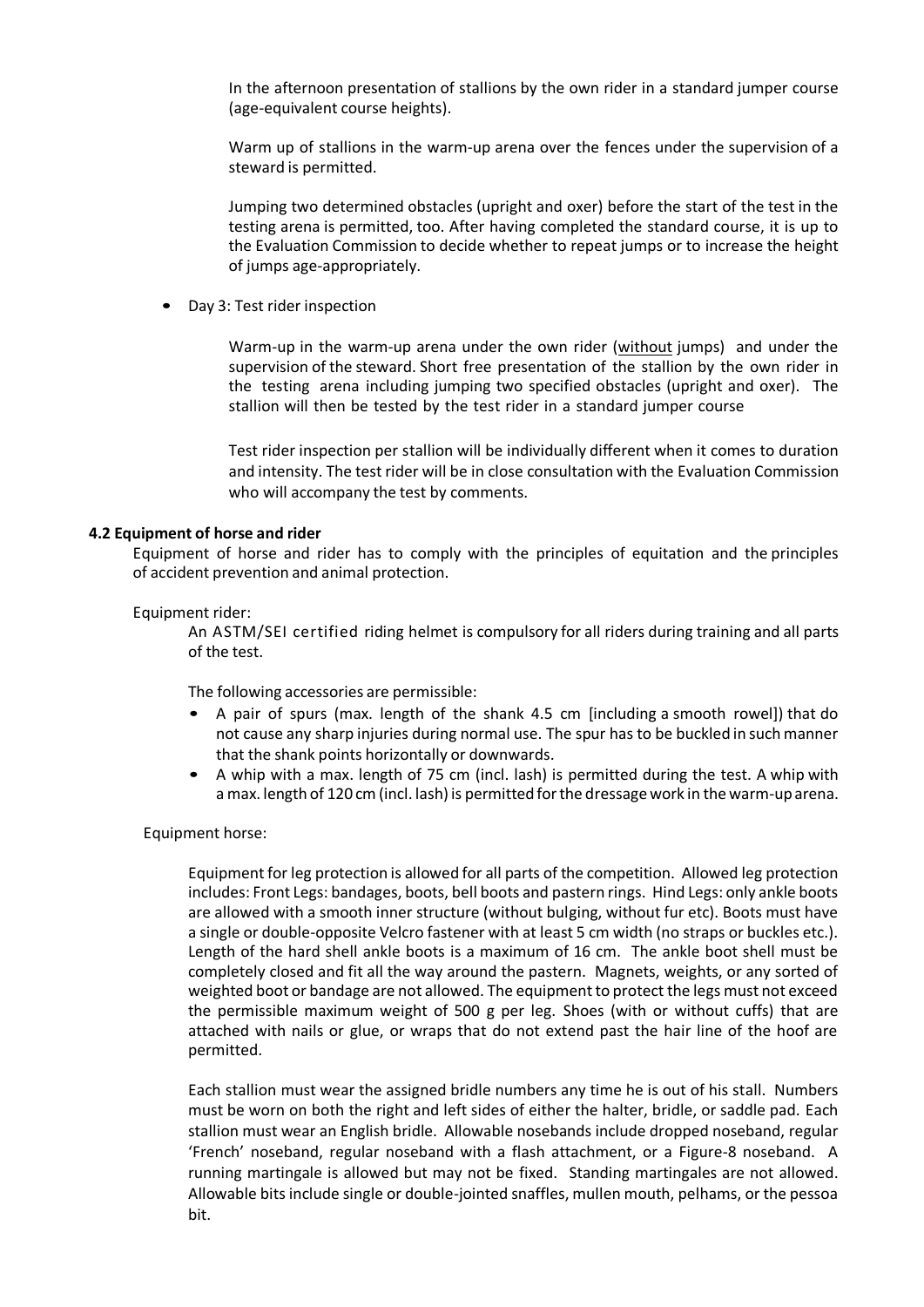## **4.3 Evaluation of features and determination of results**

During the sport performance test for stallions focused on Show Jumping, one weighted final jumping score will be calculated. When determining the weighted final score for every stallion, the score awarded during the individual stages of the test and for the individual features will be weighted as follows:

| <b>Features</b>           | Weighted<br>final jumping score<br>(in %) |
|---------------------------|-------------------------------------------|
| Canter                    | 20,0                                      |
| <b>Scope</b>              | 25,0                                      |
| <b>Style</b>              | 25,0                                      |
| Rideability               | 20,0                                      |
| <b>Overall impression</b> | 10,0                                      |
| Sum weighting factor      | 100,00                                    |

If a stallion must be withdrawn before he has fully completed all parts of the test, no final result can be determined. If the test is not completed on applicant's request, no final result will be determined either.

Scores are announced at the conclusion of the testing for each horse. Furthermore, comments will be given for each stallion after having completed the last part of the test, highlighting his performances during the entire sport test. Scores are published online after the testing for all horses has concluded. The owner of the stallion shall receive an official final test certificate including all their horse's scores, by mail following the testing.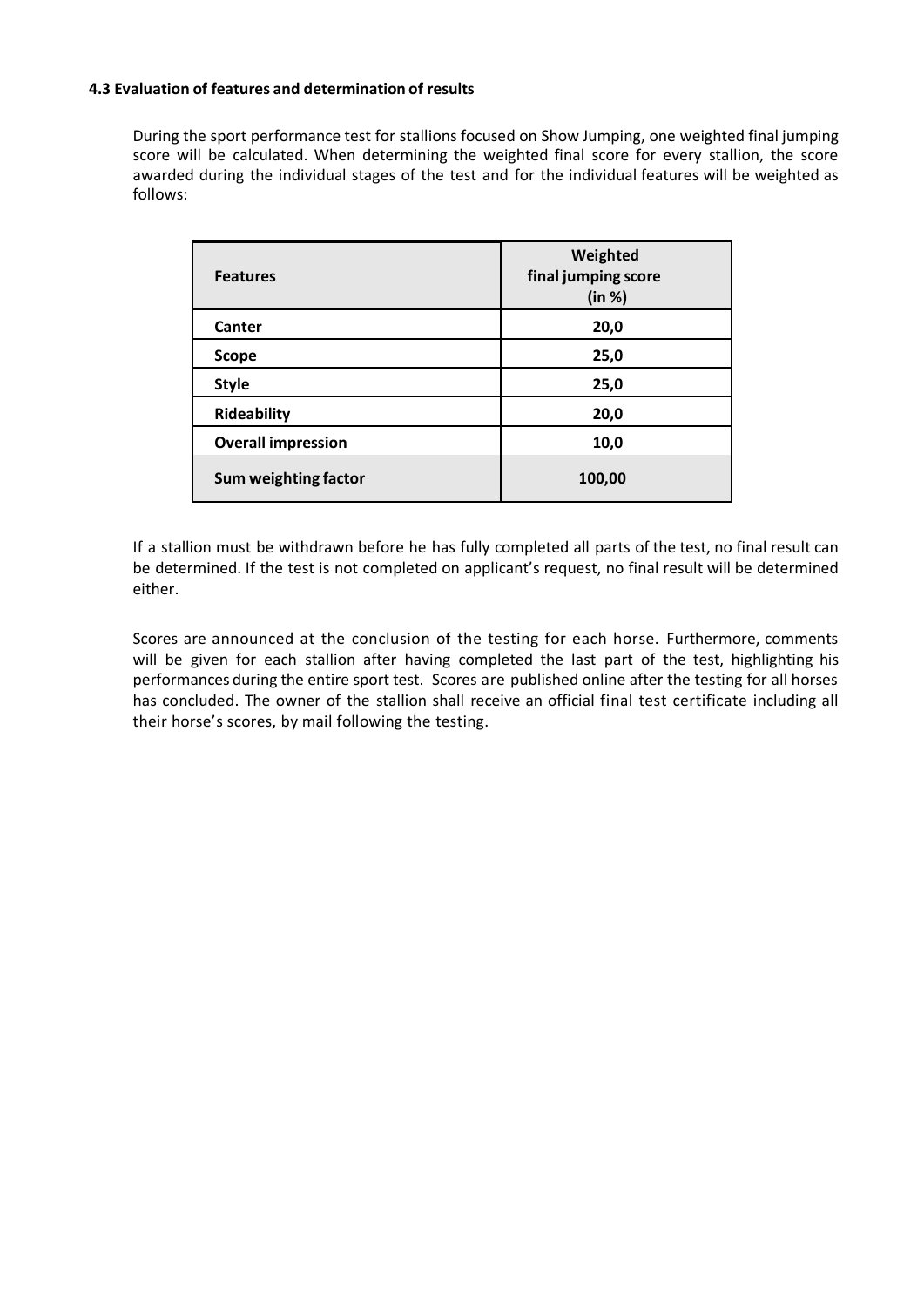# **5. Sport performance test for sport pony stallions**

# **5.1 Schedule of the testing round and evaluated features**

The test is designed for four- to six-year-old licensed sport pony stallions. Sport pony stallions must be presented both in dressage and show jumping disciplines. All stallions will be assessed according to age-appropriate performance levels. The requirements are scaled as follows:

- 4-year old sport pony stallions: Testing and assessment of stallions is modeled on the requirements of a USEF Four-Year Test dressage competition. The stallions are shown in a standard exercise. Testing and assessment of stallions is modeled on the requirements of a novice level young jumper horse class (height up to .9m). The stallions are shown in a standard show jumping course. *(available on the www.stallionsporttest.com website)*
- 5-year old sport pony stallions: Testing and assessment of stallions is modeled on the requirements of the Five-Year Old Pony dressage competition. The stallions are shown in a standard exercise. Testing and assessment of stallions is modeled on the requirements of an elementary young jumper horse class (height up to 1.00m). The stallions are shown in a standard show jumping course. *(available on the www.stallionsporttest.com website)*
- 6-year old sport pony stallions: Testing and assessment of stallions is modeled on the requirements of the Six-Year Old Pony dressage competition. The stallions are shown in a standard exercise.

Testing and assessment of stallions is modeled on the requirements of a medium level young jumper horse class (height up to 1.10m). The stallions are shown in a standard show jumping course. *(available on the www.stallionsporttest.com website)*

The Evaluation Commission gains repeatedly information and impressions about the pony stallions during the whole testing period for the following features:

- Trot
- **Canter**
- Walk
- Jumping Ability
- Rideability
- Overall impression

The three-day sport test is composed as follows:

- Day Prior to Testing: Arrival Horses arrive at facility.
- Day 1: Arrival and free training

Arrival and inspection of suitability for competition (vet-check) and stabling of the stallions as well as free training in the warm-up and testing arenas under the own rider (basic gaits, without jumps) and under supervision of the steward, judges, discipline experts, and guest rider.

• Day 2: Training and sport test under the own rider

Appropriate training of the stallion in accordance with a specified time schedule in the warm-up arena under the own rider and under supervision of the steward and a judge.

Then specified, time limited training of stallions in the dressage testing arena (max. 15 minutes per stallion) in a group of up to four stallions, attended by the Evaluation Commission. Showing the stallions the corresponding jumping course and jumping 2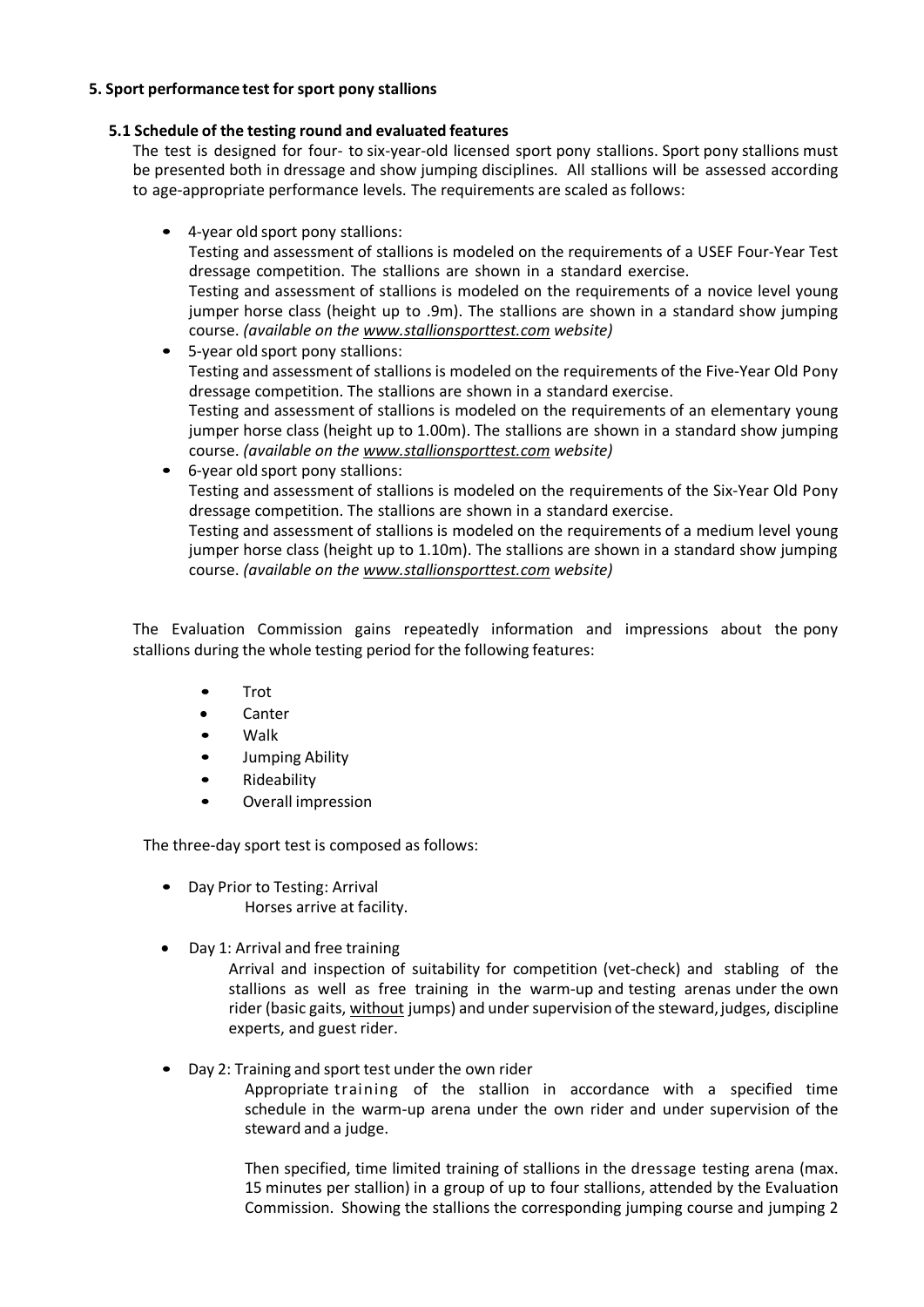to 3 obstacles (upright and oxer), specified by the Evaluation Commission, in appropriate relation to the stallion's age and performance capacity free of choice, is permitted.

In the afternoon, presentation of stallions by the own rider in a standard dressage exercise (age-equivalent test) with the option to repeat the exercises upon instruction and evaluation of the Evaluation Commission.

Presentation of stallions by the own rider in a standard jumper course (age-equivalent course heights). Warm up of stallions in the warm-up arena over the fences under the supervision of a steward is permitted. Jumping two determined obstacles (upright and oxer) before the start of the test in the testing arena is permitted, too. After having completed the standard course, it is up to the Evaluation Commission to decide whether to repeat jumps or to increase the height of jumps age-appropriately.

• Day 3: Test rider inspection

Warm-up in the warm-up arena under the own rider and under the supervision of the steward. Short presentation of the stallion by the own rider in the testing arena, immediately followed by the test rider inspection.

Warm-up in the warm-up arena under the own rider (without jumps) and under the supervision of the steward. Short free presentation of the stallion by the own rider in the testing arena including jumping two specified obstacles(upright and oxer). The stallion will then be tested by the test rider in a standard jumper course

Test rider inspection per stallion will be individually different when it comes to duration and intensity. The test rider will be in close consultation with the Evaluation Commission who will accompany the test by comments.

#### **5.2 Equipment of pony and rider**

Equipment of pony and rider has to comply with the principles of equitation and the principles of accident prevention and animal protection.

#### Equipment rider:

An ASTM/SEI certified riding helmet is compulsory for all riders during training and all parts of the test.

The following accessories are permissible:

- A pair of spurs (max. length of the shank 3.5 cm [no rowels allowed]) that do not cause any sharp injuries during normal use. The spur has to be buckled in such manner that the shank points horizontally or downwards.
- A whip: A whip with a length of max. 120 cm *(including lash)* for all dressage training and testsessions and during flatwork as warm-up for jumping. A whip with a max. length of 75 cm (incl. lash) is permitted during the jumping test.

#### Equipment pony:

Equipment for leg protection as stipulated in the guidelines for warm-up arenas is permitted during the training on the first and second day of the test. Leg protection is not permitted during the competition judging on Day 2 in the dressage test. Leg protection is permitted on Day 3 in the dressage test. Leg protection is allowed during all parts of the jumping.

Allowed leg protection for dressage portion includes bandages, boots, bell boots and pastern rings. Allowed leg protection for the show jumping portion includes: Front Legs: bandages, boots, bell boots and pastern rings. Hind Legs: only ankle boots are allowed with a smooth inner structure (without bulging, without fur etc). Boots must have a single or double-opposite Velcro fastener with at least 5 cm width (no straps or buckles etc.). Length of the hard shell